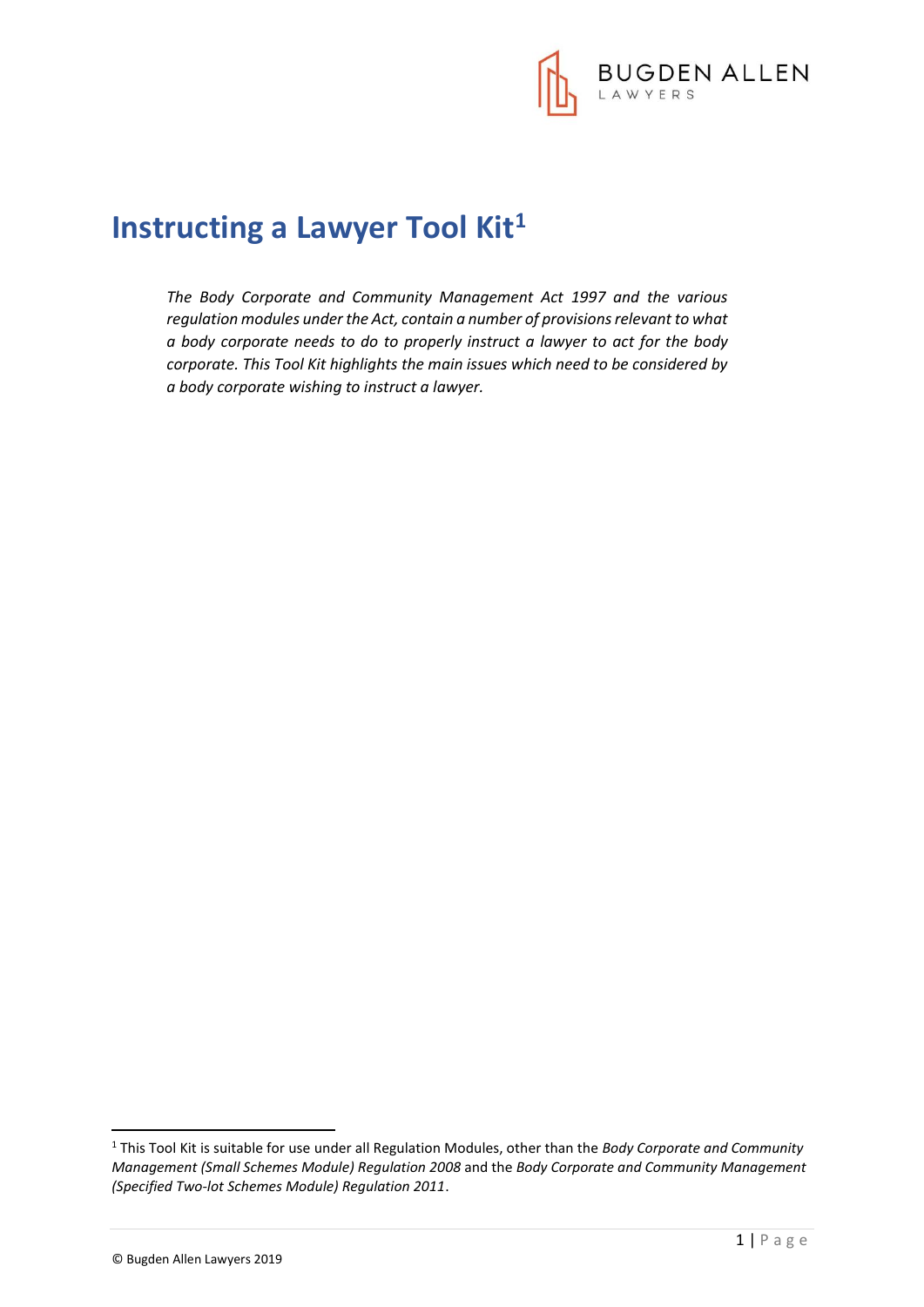

### **1. Importance**

The *Body Corporate and Community Management Act 1997* ("**Act**") and the various regulation modules under the Act contain a number of provisions relevant to what a body corporate needs to do to properly instruct a lawyer to act for the body corporate. If the lawyer is not properly instructed the consequences can include:

- $(a)$ the body corporate manager, committee member or owner purporting to instruct the lawyer on behalf of the body corporate may incur a personal liability for the lawyer's fees;
- legal proceedings commenced by the lawyer may be held to have not been properly  $(b)$ authorised; and
- $(c)$ other action taken by the lawyer on behalf of the body corporate may not be effective.

This Tool Kit will highlight the main issues which need to be considered by a body corporate wishing to instruct a lawyer. Where the issues differ between the various regulation modules, the differences will be highlighted.

### **2. The issues**

The issues which need to be considered are:

- How should the decision be made?
- Is the decision reasonable?
- Who should deal with the lawyer?
- What should the lawyer tell the body corporate?
- Should there be an agreement with the lawyer?
- Payments on account of legal fees and disbursements.
- Rights about legal bills.

### **3. How should the decision be made?**

Unless the committee can legally make the decision to instruct the lawyer, that decision will need to be made by a general meeting.

#### *Restricted issues*

Any decision the committee makes is legally a decision of the body corporate, provided the decision does not involve a "*restricted issue*".<sup>2</sup> For all bodies corporate (irrespective of the regulation module under which they operate) $3$  a restricted issue includes:

- $(a)$ an issue reserved for decision by a general meeting;
- $(b)$ a decision to start a proceeding, other than –
	- (i) a proceeding to recover a liquidated debt against the owner of a lot;

1

 $2$  Section 100(1) of the Act.

<sup>&</sup>lt;sup>3</sup> Excluding the two-lot scheme module.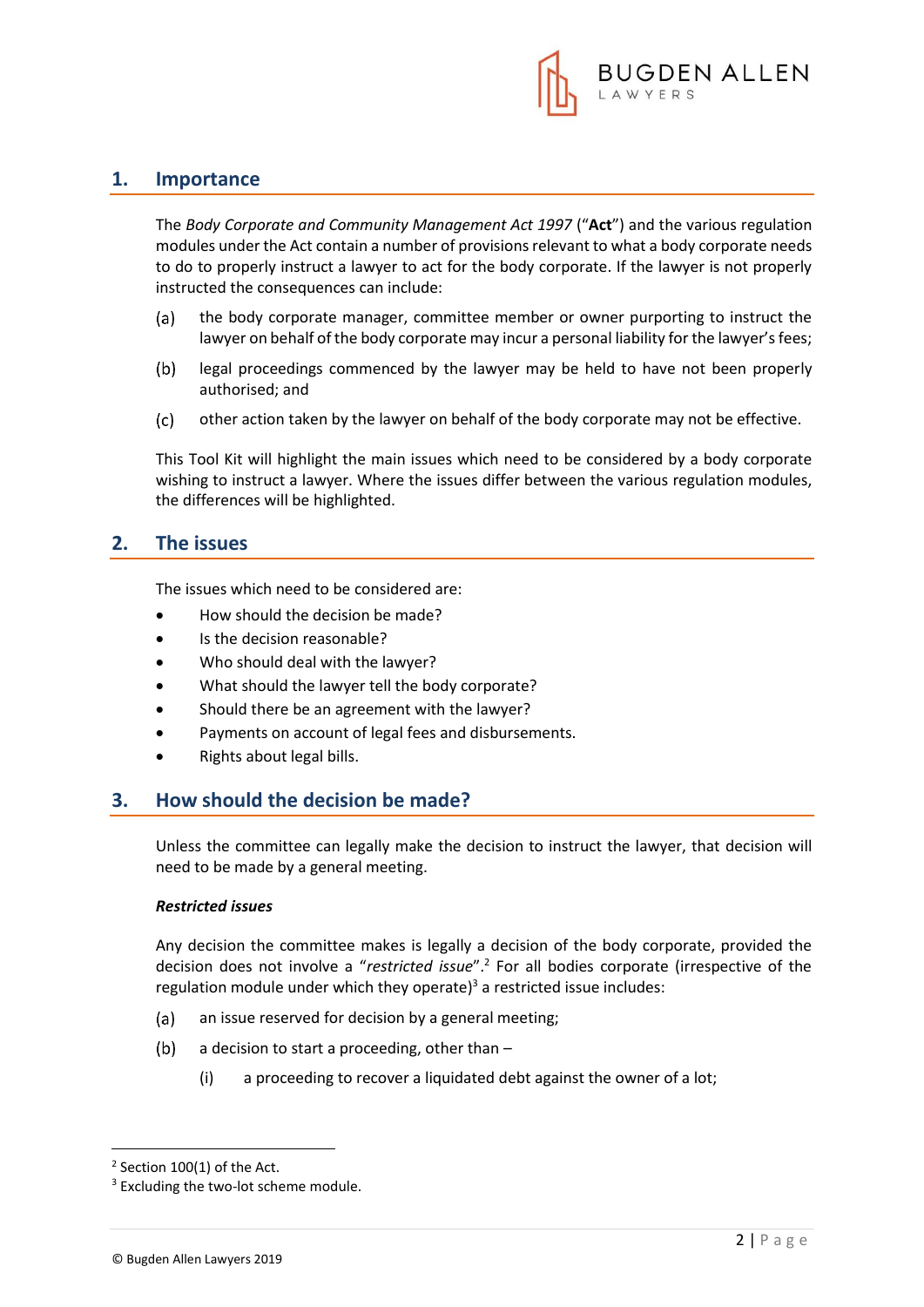

- (ii) a counterclaim, third party proceeding or other proceeding in relation to a proceeding to which the body corporate is already a party;
- (iii) a proceeding for certain offences under the Act; or
- (iv) a "prescribed proceeding".

#### *Prescribed proceedings*

A "prescribed proceeding" includes:

- a proceeding, including a proceeding for an adjudicator's order, under chapter 6 of the (a) Act;
- $(b)$ a proceeding to enforce an adjudication order; and
- $(c)$ an appeal against an adjudicator's order.

#### *Committee spending limit*

Any decision of the committee involving the spending of money must not involve spending above the "*relevant limit for committee spending*". That limit is:

- the limit last set by ordinary resolution of the body corporate; or  $(a)$
- $(b)$ if no limit is set, an amount worked out by multiplying  $$200.00$  by -
	- (i) for a principal scheme in a layered arrangement the number of layered lots for the scheme; or
	- (ii) for other schemes the number of lots included in the scheme.

The limit has no application to a body corporate regulated under the Commercial Module.

If proposed spending is above the limit it can only be undertaken by the committee if:

- it is specifically authorised by ordinary resolution of the body corporate;
- the owners of all lots have given written consent;
- an adjudicator authorizes the spending in an emergency;
- $\bullet$  the spending is necessary to comply with certain orders specified in the Module<sup>4</sup>; or
- in the case of the Small Schemes Module only, the spending is for the payment of an account of a routine, administrative nature.

The spending limit cannot be circumvented by breaking a single project into a series of proposals.

1

<sup>4</sup> Section 151(d) of the Standard Module; section 149(d) of the Accommodation Module and section 85(d) of the Small Schemes Module.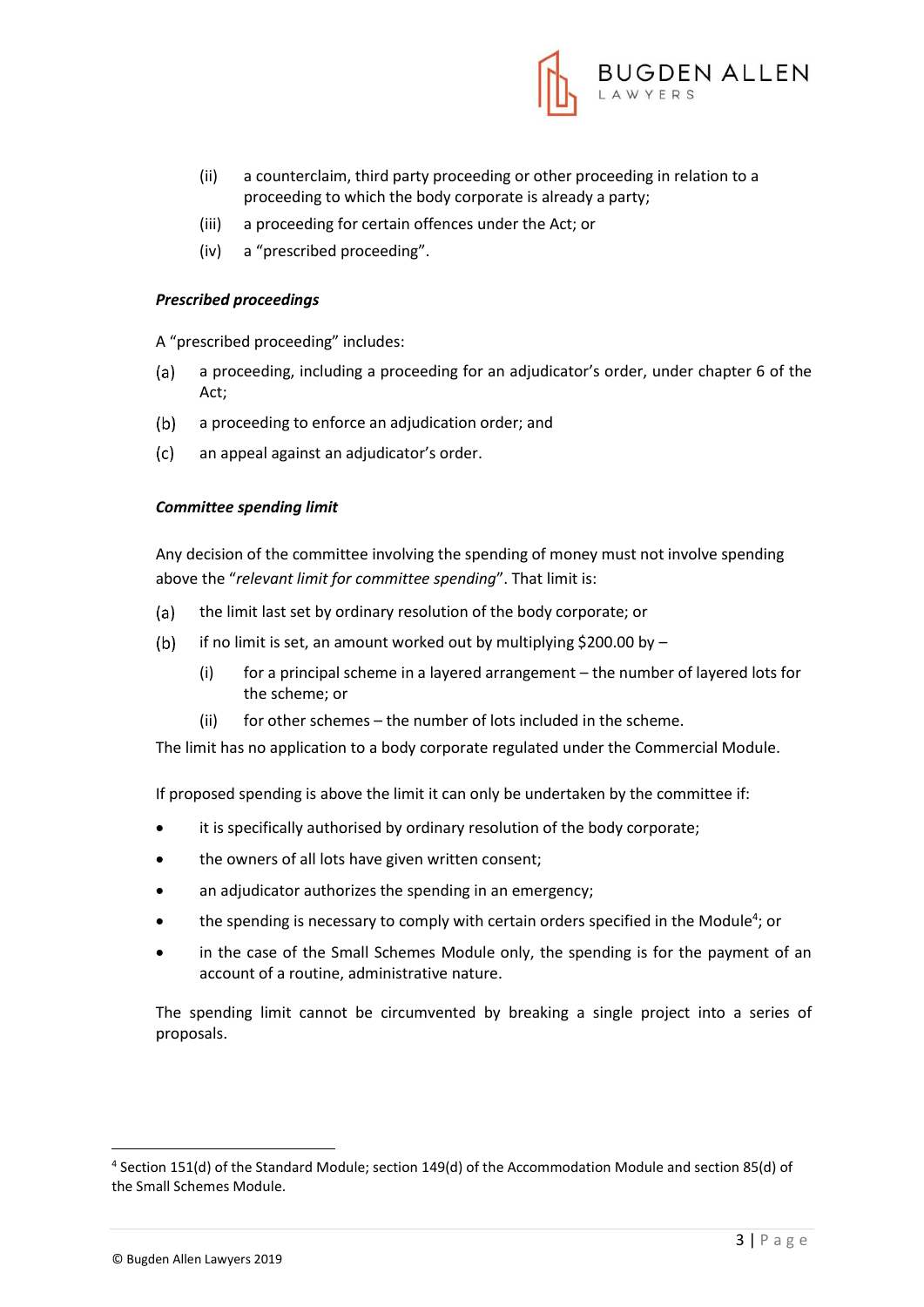

#### *Major spending*

Where the spending is "*major spending*", additional restrictions apply, unless the body corporate is regulated by the Commercial Module.<sup>5</sup> Major spending is spending above:

- the limit last set by ordinary resolution of the body corporate; or  $(a)$
- $(b)$ if no limit is set, an amount worked out by multiplying \$1,100.00 by  $-$ 
	- (i) for a principal scheme in a layered arrangement the number of layered lots for the scheme; or
	- (ii) for other schemes the number of lots included in the scheme.

To undertake major spending 2 quotations are required for the general meeting approval, unless it is impractical to do so; in which event a single quotation will suffice.

If a proposal to engage a lawyer does not involve a fixed fee, there may be an argument in the case of some legal work that the nature of the work, the background to the matter and the difficulty in obtaining a meaningful fee estimate makes it impractical to obtain 2 "quotations" within the meaning of the law.

#### *Commencement of legal proceedings*

A body corporate (irrespective of its regulating module) must not commence a legal proceeding (other than a "*prescribed proceeding*") unless it is authorised by:

- in the case of a two-lot scheme a lot owner agreement; or  $(a)$
- $(b)$ otherwise – special resolution of the body corporate.<sup>6</sup>

#### A "*prescribed proceeding*" is:

- $(a)$ a proceeding to recover a liquidated debt (e.g. levy arrears) against the owner of a lot;
- $(b)$ a counterclaim, third party proceeding or other proceeding in relation to a proceeding to which the body corporate is already a party;
- $(c)$ a proceeding for an offence under Chapter 3, Part 5, Division 4 of the Act; or
- $(d)$ a proceeding, including a proceeding for an adjudicator's order or an appeal against an adjudicator's order, under Chapter 6 of the Act.

It is important to note that an application to the Commissioner's Office for an Adjudicator's order is not caught by this restriction, nor is an appeal to QCAT from an order made by an Adjudicator. However, the commencement of a prescribed proceeding will still need to be authorised by a general meeting or committee resolution, depending on the applicable spending limit.

**.** 

<sup>5</sup> Sections 152 and 153 of the Standard Module; sections 150 and 151 of the Accommodation Module and sections 86 and 87 of the Small Schemes Module.

<sup>6</sup> Section 312 of the Act.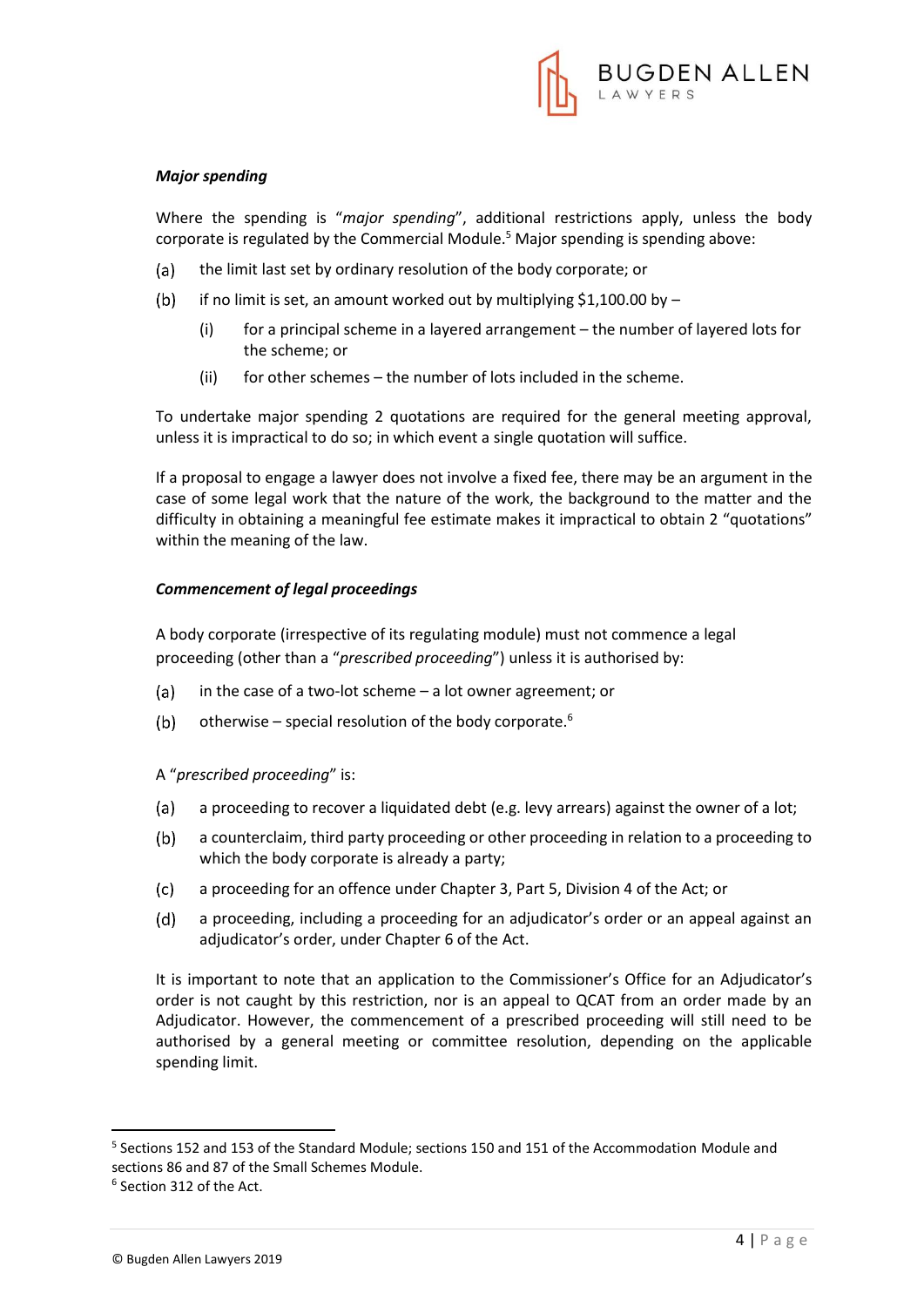

**Form A** sets out the wording of a motion for a committee resolution authorising the commencement of a prescribed proceeding while **Form B** is a similar motion for use where general meeting approval is required by special resolution.

## **4. Is the decision reasonable?**

Both the body corporate in general meeting and the committee are required by the Act to "act reasonably" in the performance of their functions.<sup>7</sup> Therefore, when a decision is made to engage a lawyer consideration should be given to whether that is a reasonable thing for the body corporate to do under all the circumstances. If the action is likely to impose an obligation on a lot owner to pay for the lawyer (e.g. if levy arrears are being recovered), then consideration should be given to alternatives that may resolve the problem (e.g. the levy arrears being paid). It is therefore likely that a "standing authority" in the minutes which automatically authorises the instruction of a lawyer to recover levy arrears may be unreasonable if other less expensive options are available in the circumstances.

### **5. What the lawyer should tell the body corporate**

If the cost of the legal work is unlikely to exceed \$1,500.00 (excluding disbursements and GST) then the lawyer is entitled to take instructions and proceed with the work without providing any estimate of the likely costs. If that amount is likely to be exceeded, the solicitor must furnish an estimate of the likely costs, as well as make disclosure to the body corporate of a range of information. This commonly takes the form of a letter accompanied by a consumer warning document provided by the Queensland Law Society.

### **6. Should there be an agreement with the lawyer?**

Engagements of lawyers are usually evidenced by a "costs agreement" which complies with the *Legal Profession Act 2007*. A costs agreement is not essential and in the case of small matters lawyers often choose not to require a costs agreement. If the matter does not involve Court proceedings and the costs are likely to exceed \$1,500.00 the lawyer may ask to enter into a short-form costs agreement. However, if the matter involves litigation the lawyer will usually require a comprehensive costs agreement which will be accompanied by very detailed disclosure of the likely legal fees and disbursements.

### **7. Payment on account of legal fees and disbursements**

Most law firms require clients to pay an amount of money into their trust account as security for likely legal costs. That money remains the property of the body corporate until the law firm issues an invoice for the legal work undertaken. Despite that, payment of the money should be authorised by a resolution of the committee. Because the money being paid is not being "spent" it is unlikely to be caught by the spending or major spending limit restrictions. However, if the payment is accompanied by any form of pre-approval to transfer funds in satisfaction of legal costs when invoiced, then those spending limits would apply. That is, the spending limit restrictions would apply to any authority to the law firm to apply the funds towards payment of an invoice.

**.** 

 $7$  Sections 94(2) 100(5) of the Act.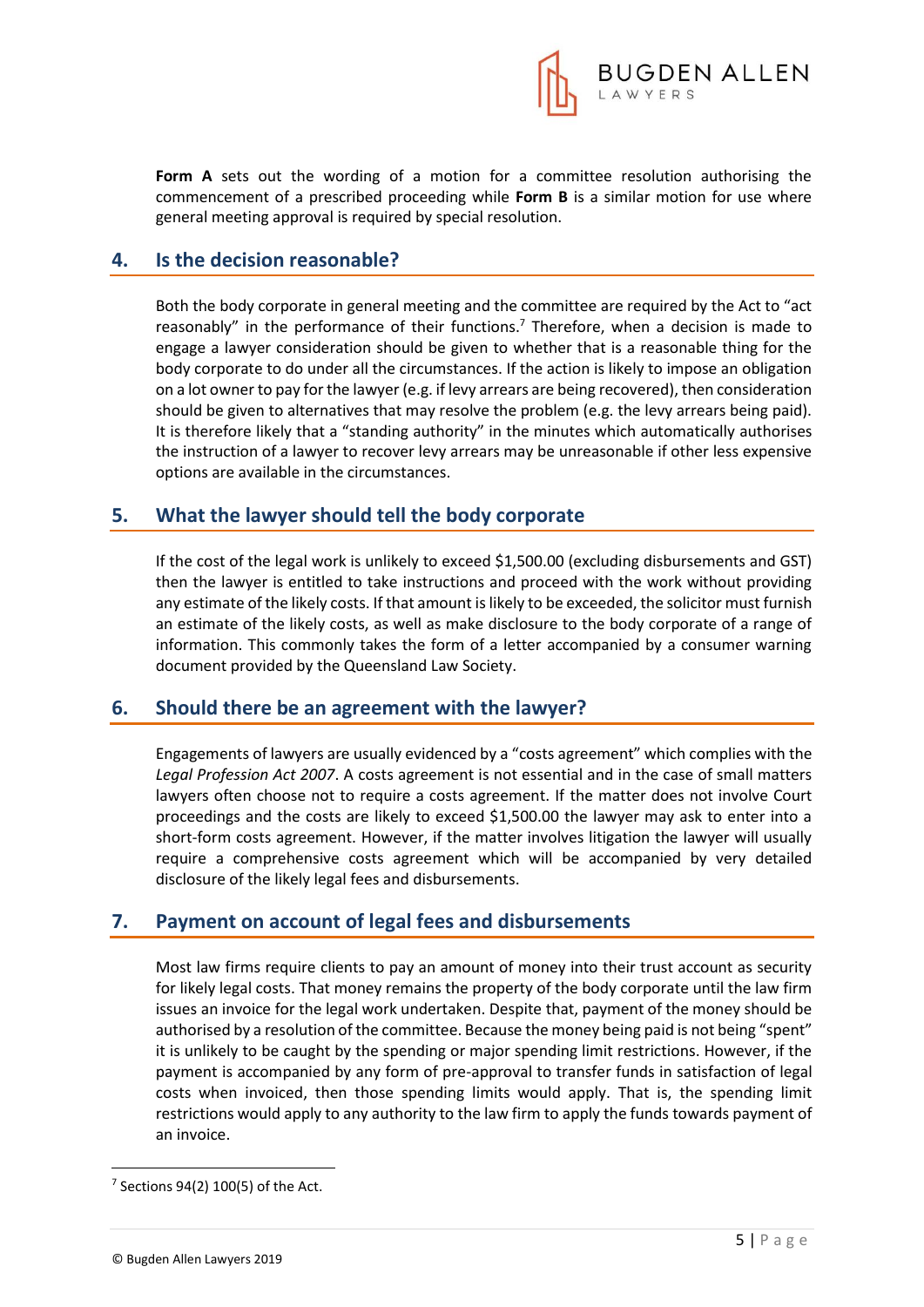

# **8. Rights about legal bills**

If a body corporate is unhappy about a law firm's legal bill it may:

- $(a)$ request an itemised bill (if the bill provided has not already been itemised);
- $(b)$ contact the law firm and discuss the concerns;
- $(c)$ have the costs assessed; or
- $(d)$ apply to set aside the costs agreement.

There is a 'fact sheet' entitled "*Your right to challenge legal costs*". A body corporate can obtain a copy of that sheet from the law firm or from the Queensland Law Society.

*You can use the Check List* (**Form C**) *to make sure the body corporate has considered everything it needs to consider when instructing a lawyer*.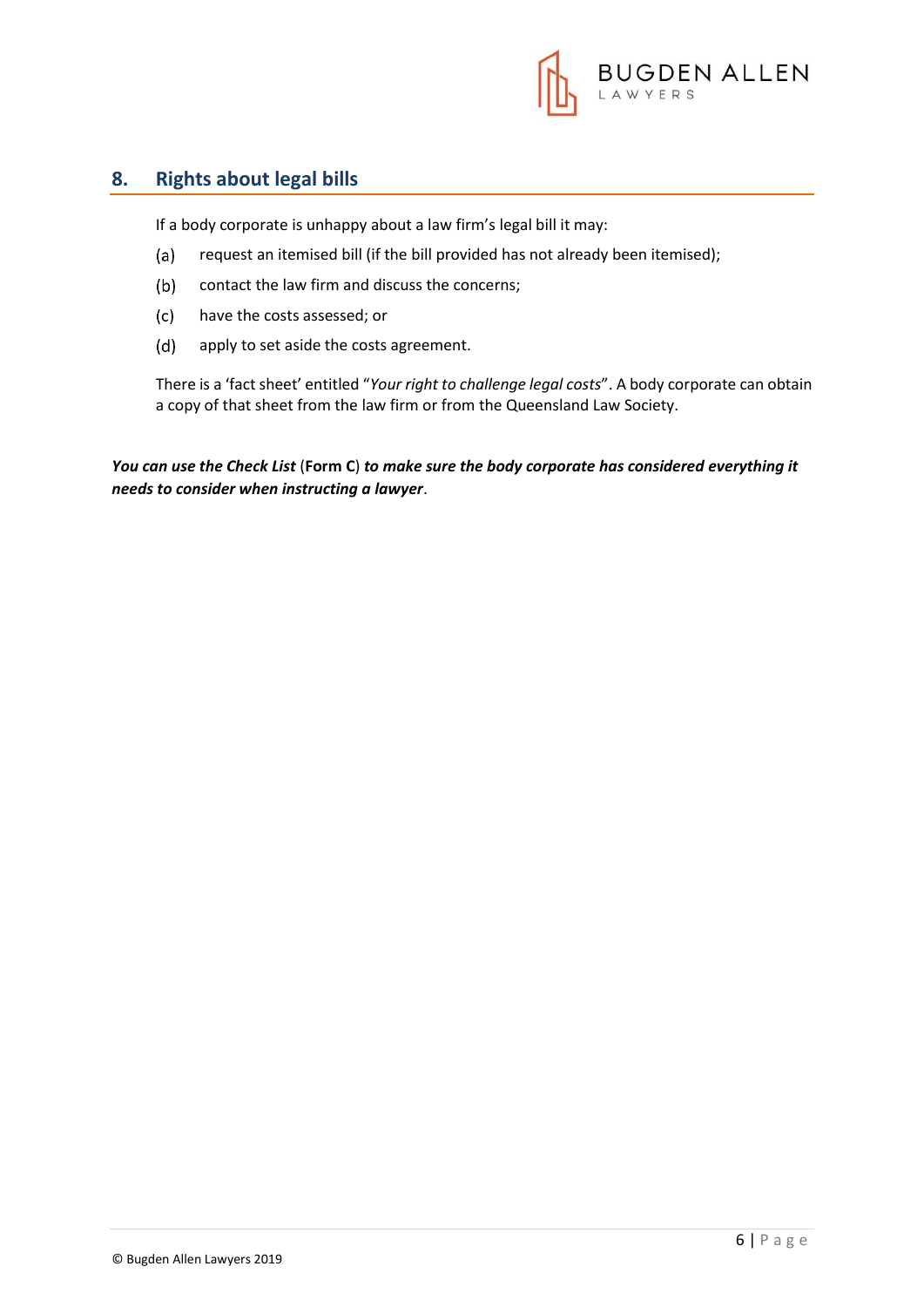

# **Form A**

# **Committee Resolution**

**RESOLVED THAT** the body corporate instruct [*name of law firm*] to [*describe the work to be undertaken*] in accordance with its letter dated [*insert date*] and the fee proposal and costs agreement attached to that letter (copies of which were tabled at this meeting),

#### **AND THAT**:

- (a) the Chairperson, [*name*], be authorised to communicate with, and issue instructions on behalf of the body corporate to, that law firm; and
- (b) an amount of \$[*insert amount*] be paid into that firm's trust account as security for its costs and fees in the matter.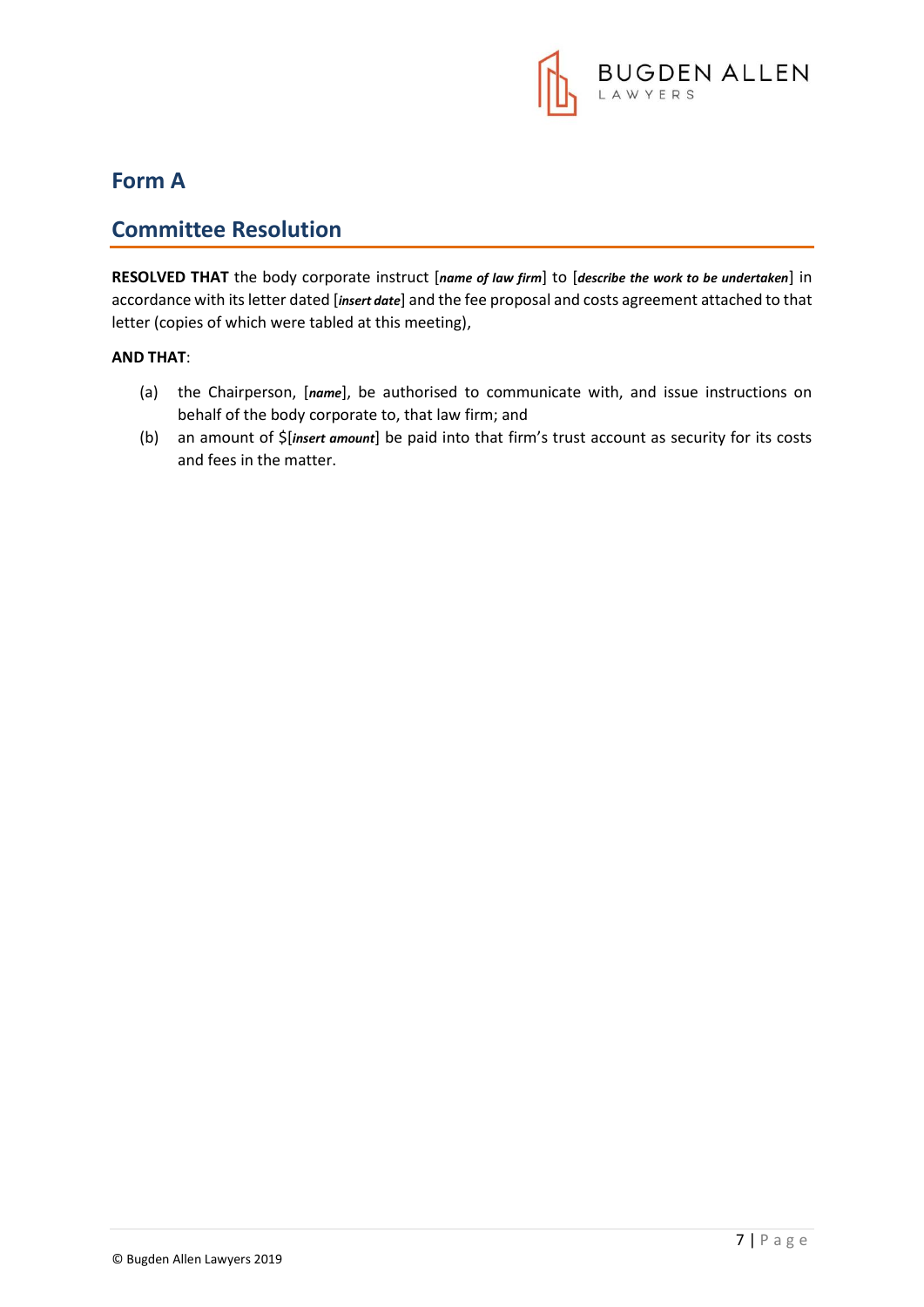

# **Form B**

# **Motion for General Meeting Resolution**

#### **Motion for Special Resolution (Proposed by the Committee)**

**THAT** the body corporate pursuant to section 312(1)(b) of the Body Corporate and Community Management Act 1997:

- $(a)$ accept [*name of law firm*]'s estimated fee proposal of \$[*insert*] to \$[*insert*] (Incl of GST);
- note that it is impractical to obtain another quotation due to the complexity of the matter  $(b)$ and current time constraints; \*
- $(c)$ instruct [*name of law firm*] to [*describe the work to be undertaken*] in accordance with its letter dated [*insert date*] and the fee proposal and costs agreement attached to that letter (copies of which were tabled at this meeting);
- $(d)$ authorises the Chairperson to monitor the progress of the matter on behalf of the body corporate and to issue periodic instructions to the solicitors; \* and
- $(e)$ pay an amount of \$[*insert amount*] into that firm's trust account as security for its costs and fees in the matter. \*

*\*delete as necessary*